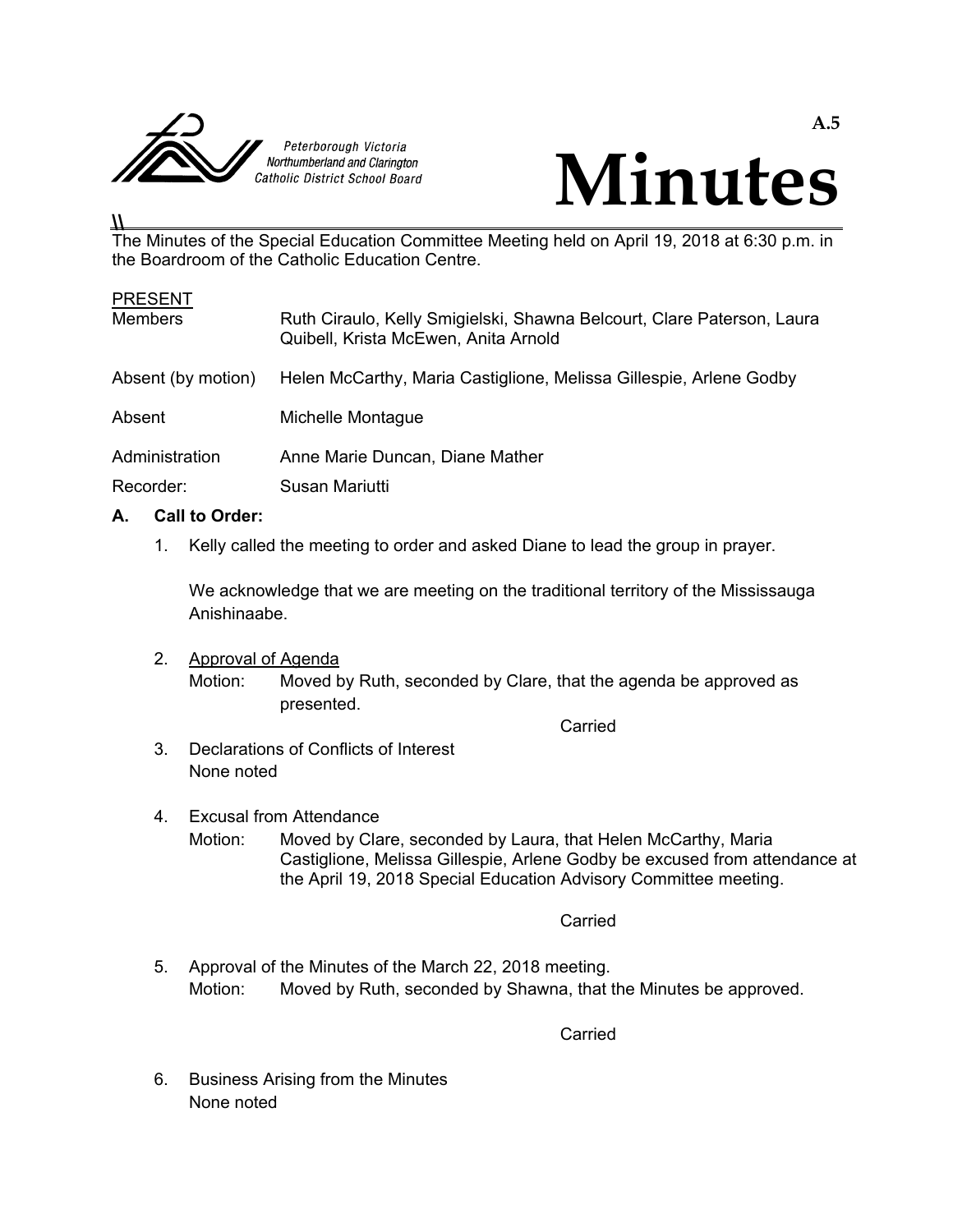## **B. Recommended Actions/Presentations**:

- 1. Remarks: Chairperson
	- Kelly welcomed committee.
- 2. Role of the Itinerant Special Education Support Staff *(Anne Parco, Special Education Support Staff Supervisory)* 
	- Anne shared the background and role of these new positions; board recognized the need for in-school support of school based special education staff
	- Itinerant staff assist in data collection, development safety and behavior plans, observe and provide strategies to support staff, classroom teachers, special education resource teachers (SERTs) and principals; they support schools for a minimum of 2 weeks at a time. Parental consent is required before the itinerant staff go into the school.
	- Itinerant staff have a background in autism and/or behavior
	- Fifty percent of our schools have accessed the itinerant staff. They have been well received and the feedback has been positive.
- 3. Remarks: Superintendent of Learning/Special Education *(Anne Marie Duncan, Superintendent of Learning/Special Education)*
	- Child and Youth Mental Health Summit panel included Father Paul & Dr. Cynthia Chan Reynolds
	- Mental Health Lead interviews will take place in the next couple weeks.
	- Principal PD will be held on May  $2^{nd}$ , topics include ABA strategies and special education legal issues.
	- May 4 live streaming Dr. Krista McLeod "Building Trauma Informed Schools"
	- SERT PD will be held on May 17<sup>th</sup>; topics will include Executive Functioning and ABA strategies.
	- 2018-2019 Budget Board is waiting to received Technical paper from the Ministry of Education
- 4. Discussion/Input re: SEAC's Letter to Minister of Education (Kelly & Anne Marie)
	- Anne Marie discussed the changes made to the letter following the ministry funding announcements
	- Committee feels the proposed changes to the letter capture the issues SEAC wants addressed
	- Committee supports sending the letter, with the discussed changes, to the existing Minister of Education and as well, to resend the letter if there is a change in government and/or Minister of Education following the provincial election.
- 5. Reports from SEAC members Included on Agenda

# **C. Information Items**

Attached to agenda

#### **D. Old Business**

 Members were reminder to send their updated agency information for the SEAC brochure.